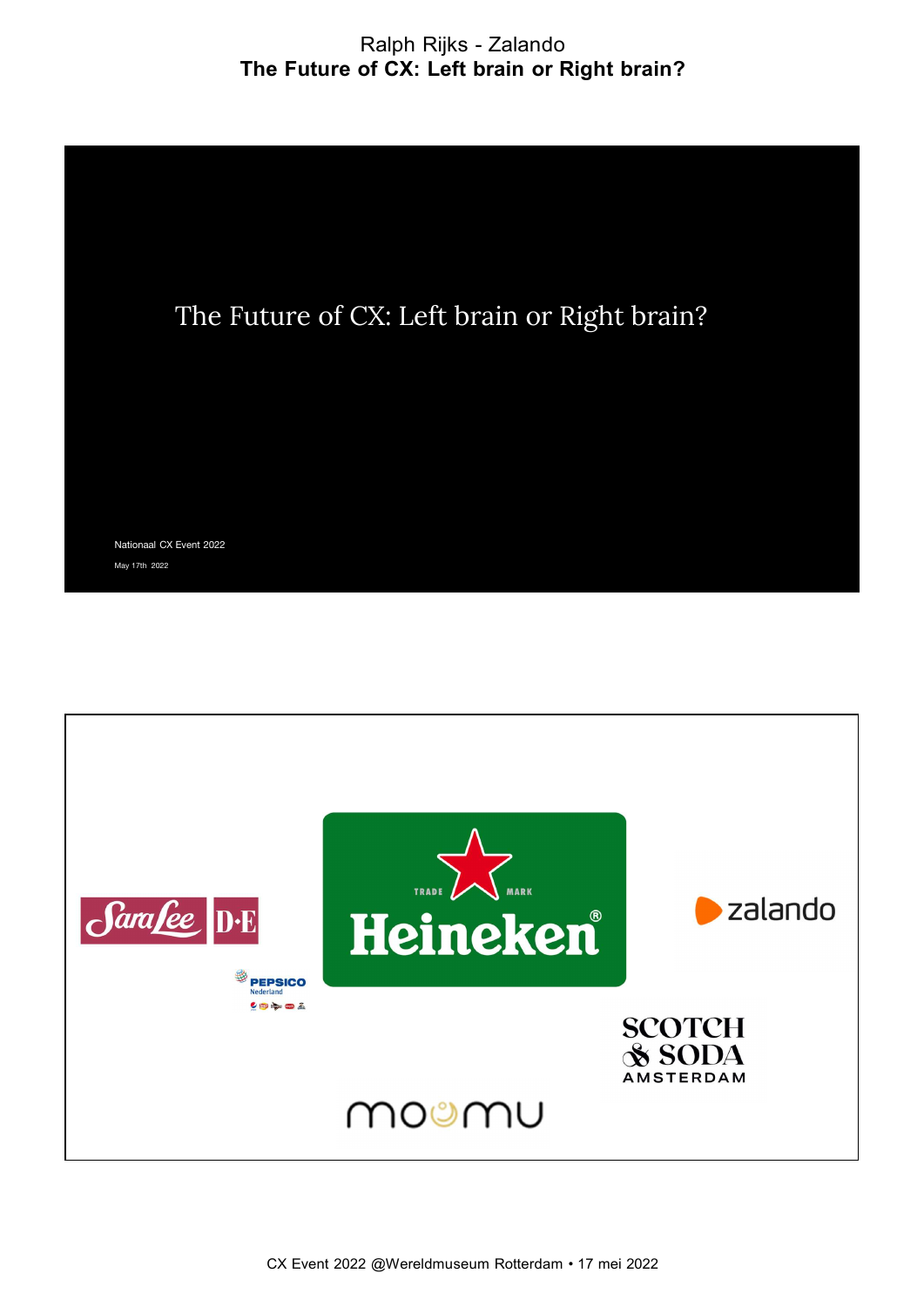Ralph Rijks - Zalando The Future of CX: Left brain or Right brain?



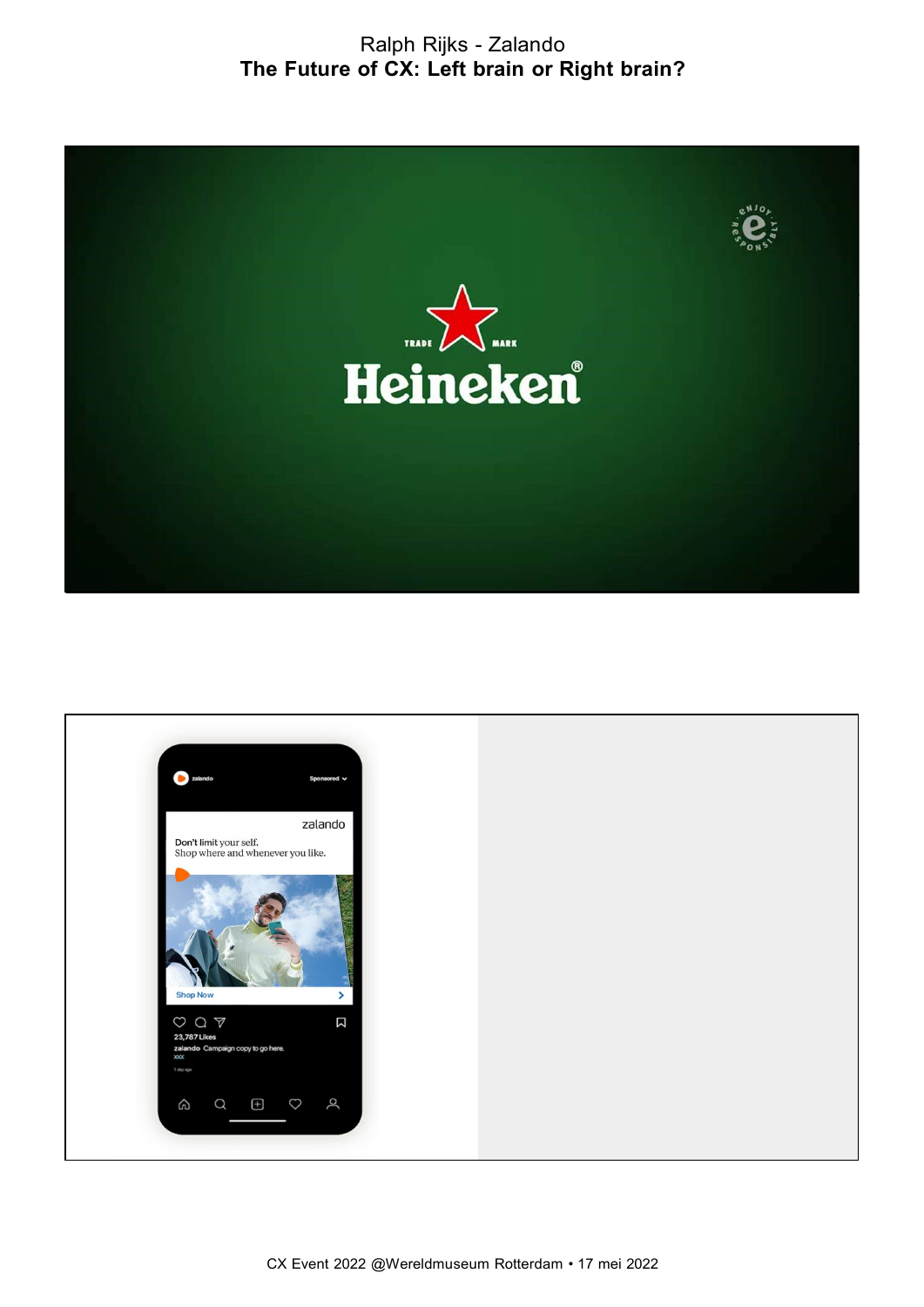## The Future of CX: Left brain or Right brain?



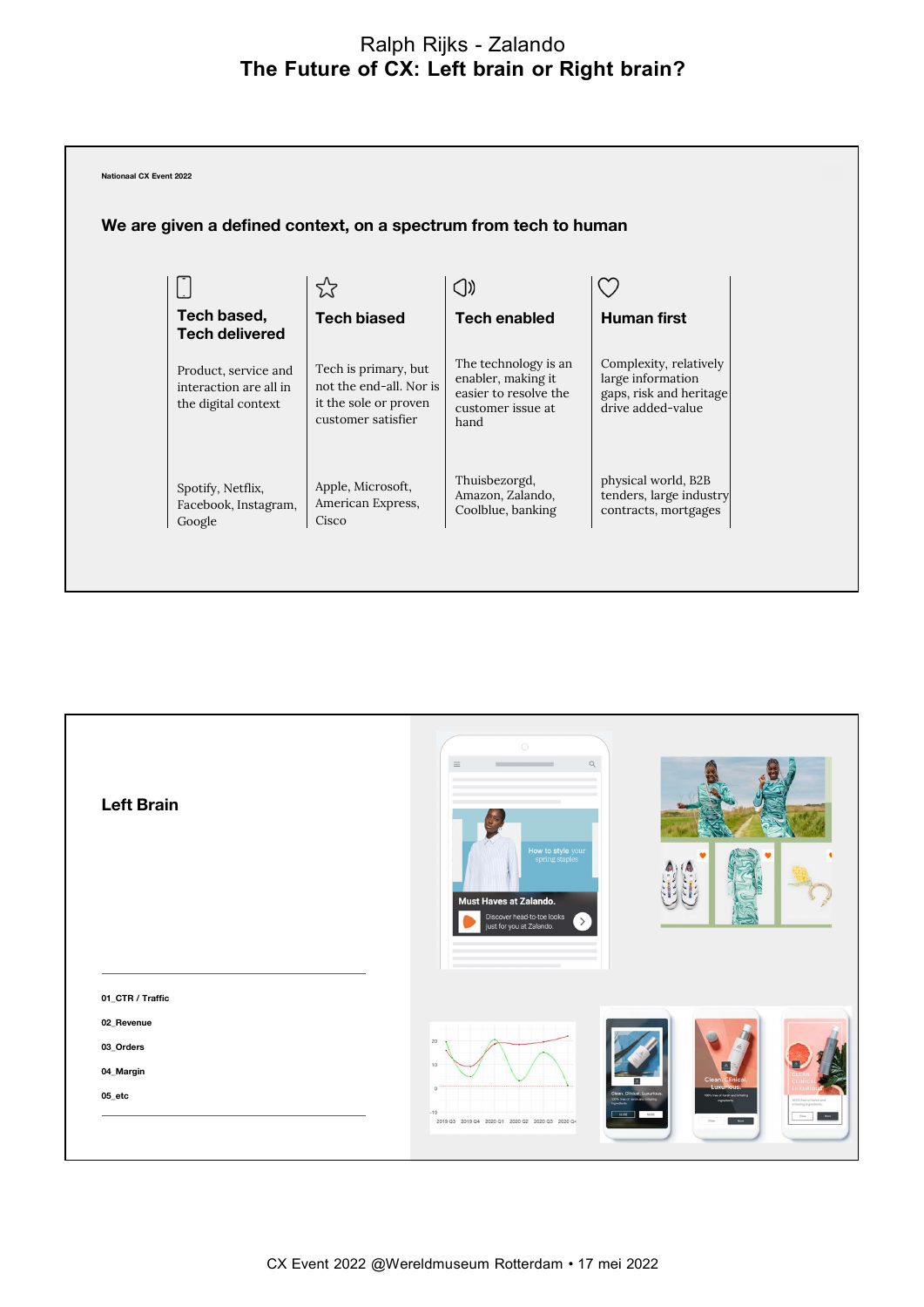# Ralph Rijks - Zalando<br>of CX: Left brain or Right brain?<br>———————————————————— The Future of CX: Left brain or Right brain?

| <b>Right Brain</b>                                                           |
|------------------------------------------------------------------------------|
| 01_Brand Heat<br>02_Brand Love<br>03_Engagement<br>04_Relevance<br>$05$ _etc |

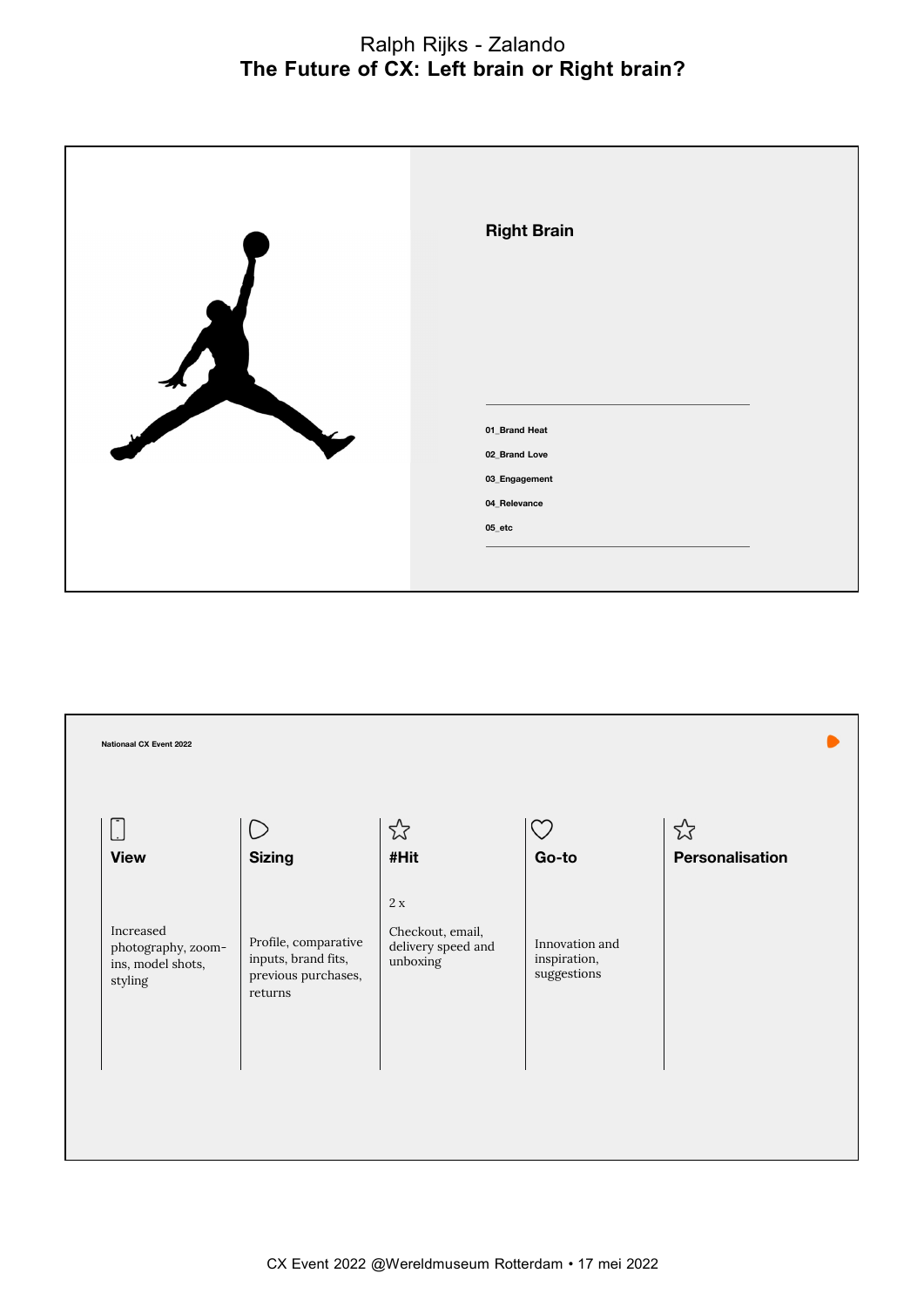# Ralph Rijks - Zalando<br>of CX: Left brain or Right brain?<br>———————————————————— The Future of CX: Left brain or Right brain?

| <b>Tech</b>                                                                                                                       | Human                                       |
|-----------------------------------------------------------------------------------------------------------------------------------|---------------------------------------------|
| 01 Tech should be centred on the Customer<br>02 It should add value<br>03_It should be helpful<br>04_Engagement is nice<br>05 etc | 01_Competitive Advantage                    |
| <b>Foundation aka Basics</b><br>You better be better<br>Better still, be awesome                                                  | No matter what, your added<br>value is here |

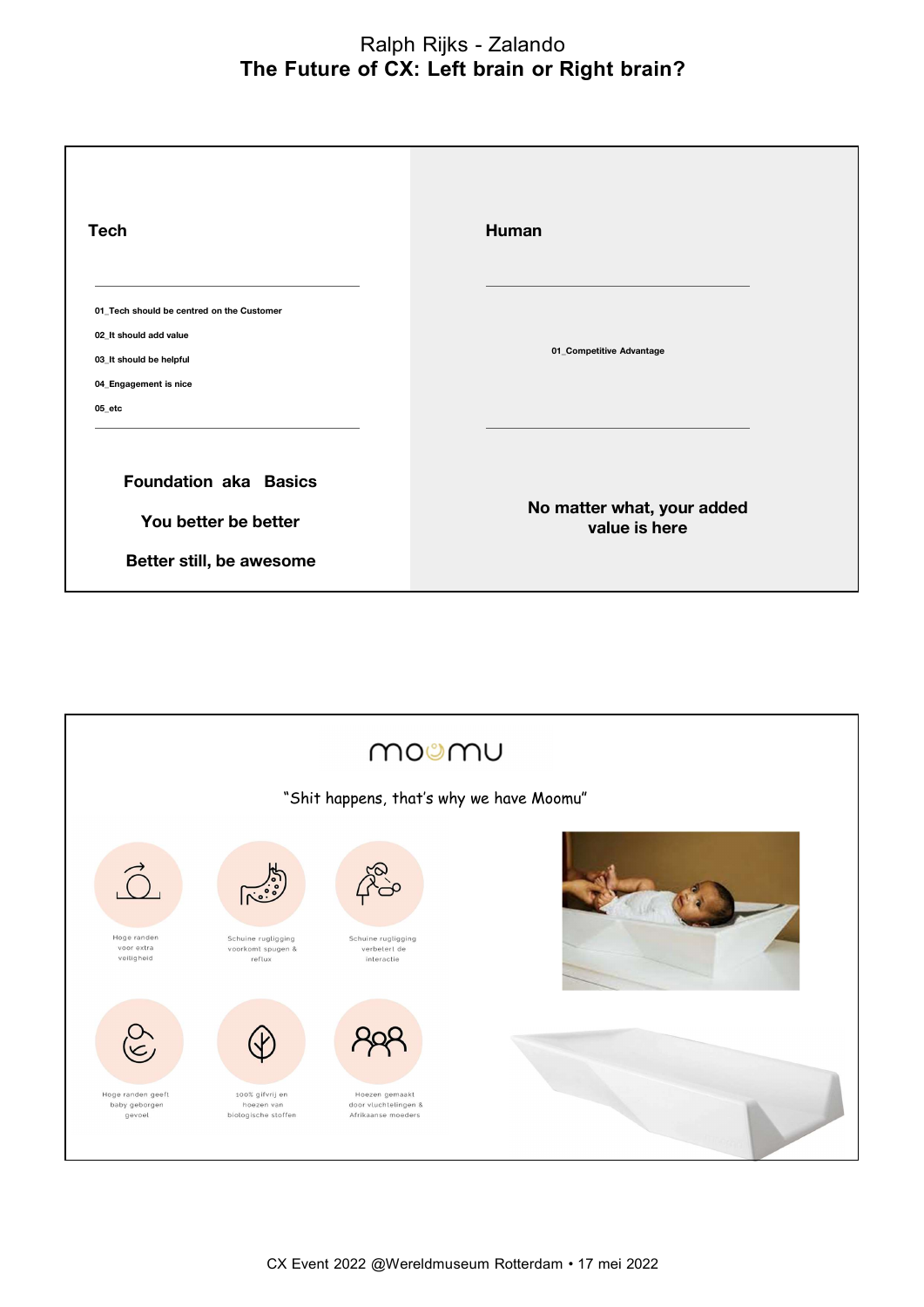# Ralph Rijks - Zalando Ralph Rijks - Zalando<br>The Future of CX: Left brain or Right brain?